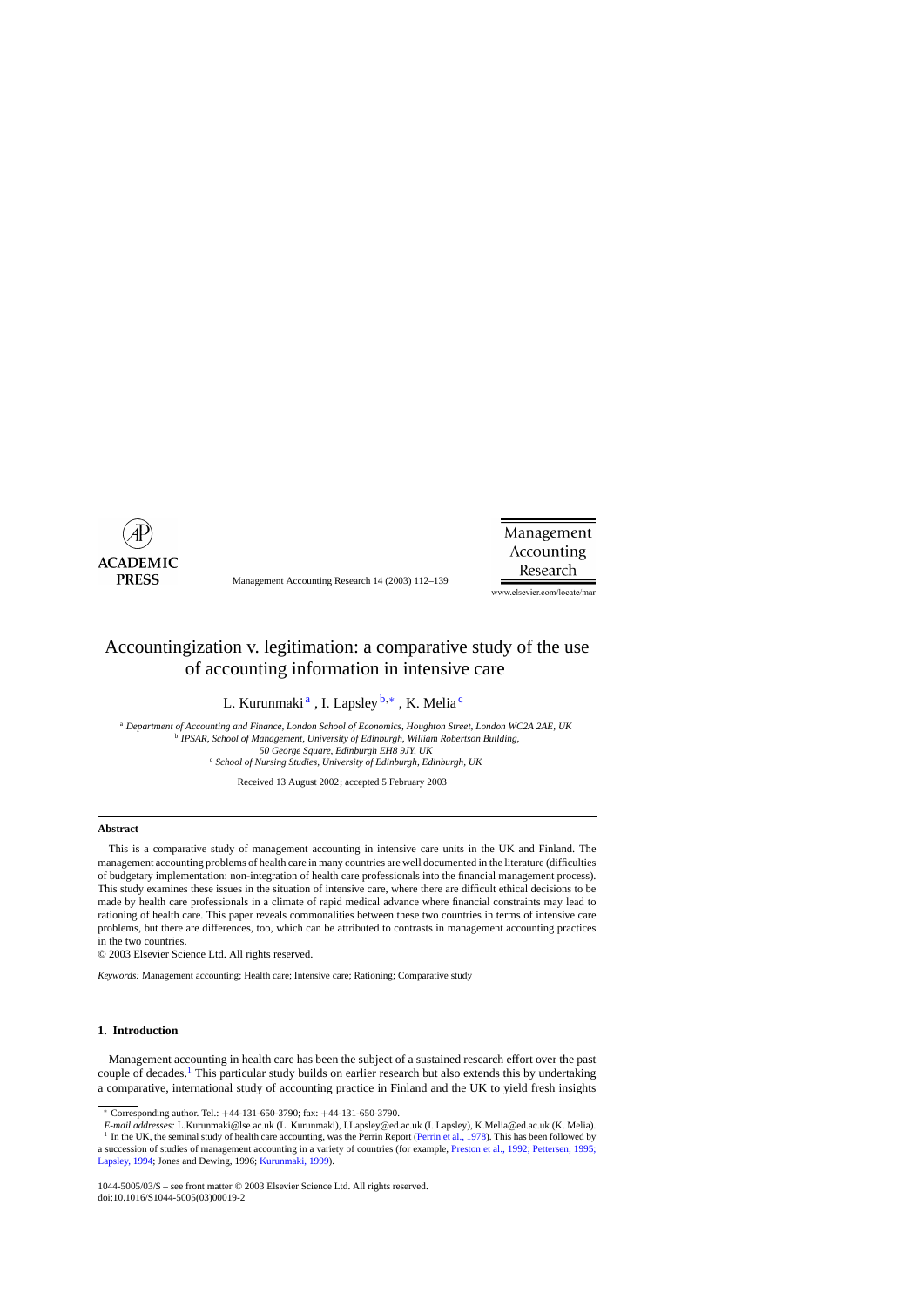into management accounting for health care. This study reaffirms the perspective that much is to be gained in explaining and understanding management accounting practices by undertaking studies of this comparative nature, and by relating local phenomena to global trends ([Hopwood, 1999\).](#page--1-0) The global trend affecting health care is the international pursuit of ideas of New Public Management (NPM), in which accounting has been given a central role ([Hood, 1995; Olson et al., 1998](#page--1-0)). The local phenomena are distinctive interpretations of, and practices of, management accounting in the same part of health care, in this case, intensive care. Management accountants and clinicians draw on different knowledge bases and so bring different perspectives to the issue of costs and rationing in intensive care units. This divergence is accentuated by the different social and institutional contexts of these study settings in Finland and in the UK, which emphasises the need for field studies to investigate comparative management accounting practice [\(Whitley, 1999\).](#page--1-0)

This paper is organised in five parts. First, the conceptual perspective adopted in this study is explored. This contrasts the tension between those studies of health care which depict accounting as a means of *legitimating* activities, particularly in the context of particular organisation structures, notably in the case of 'decoupled' or 'loosely-coupled' organisations, and the *instrumental* view of accounting in organisations. This instrumental view of accounting in action, labelled 'accountingization' [\(Power and Laughlin, 1992\)](#page--1-0) has a functional understanding of the role of accounting. Second, the research context of this study is explored: the global phenomenon of NPM and its potential importance in intensive care. There are two strands to this: (a) a comparison of the manner and timing of public sector reforms in Finland and the UK and (b) management accounting and the specific part of health care which is the focus of this study intensive care. These ideas are explored by a qualitative, interpretative investigation of management accounting in intensive care in four case study settings. This research method is set out in the third part of this paper. In the fourth part, the results of the investigation at the case study sites are analysed. This analysis extends our understanding of the kinds of phenomena which can be explained by these contrasting conceptual perspectives on management accounting and its role in organisation life. Finally, in the conclusion, we draw together the analysis of the comparative studies and offer a continuing research agenda.

### **2. Conceptual perspective: accountingization v. legitimation**

The public sector, in general, and health care, in particular, has been subject to significant changes in recent decades. These encompass structural changes (the purchaser/provider split and quasi-markets), management changes (the introduction of general management in the UK, 'Results Management' [\(Möttönen,](#page--1-0) [1997\)](#page--1-0) in Finland), and numerous accounting related initiatives, notably on costing and budgeting systems (see, for example, [Preston et al., 1992; Pettersen, 1999\)](#page--1-0). The commonalities and divergences between these, and other, public sector reforms in the UK and Finland are taken up in the next section of this paper, however at this juncture, we note that within the literature on these reforms there are contrasting interpretations of these changes. Some researchers who explored these accounting and management changes argue that they can be explained in terms of legitimation (see, for example, [Lapsley, 1994;](#page--1-0) [Pettersen, 1995\).](#page--1-0) A differing view is that espoused by NPM theorists who present structural, management and accounting changes as instrumental—as levers for the achievement of efficiency (see [Osborne](#page--1-0) [and Gaebler, 1992\).](#page--1-0) Both of these explanations of the consequences of public sector changes in accounting are used to inform this study.